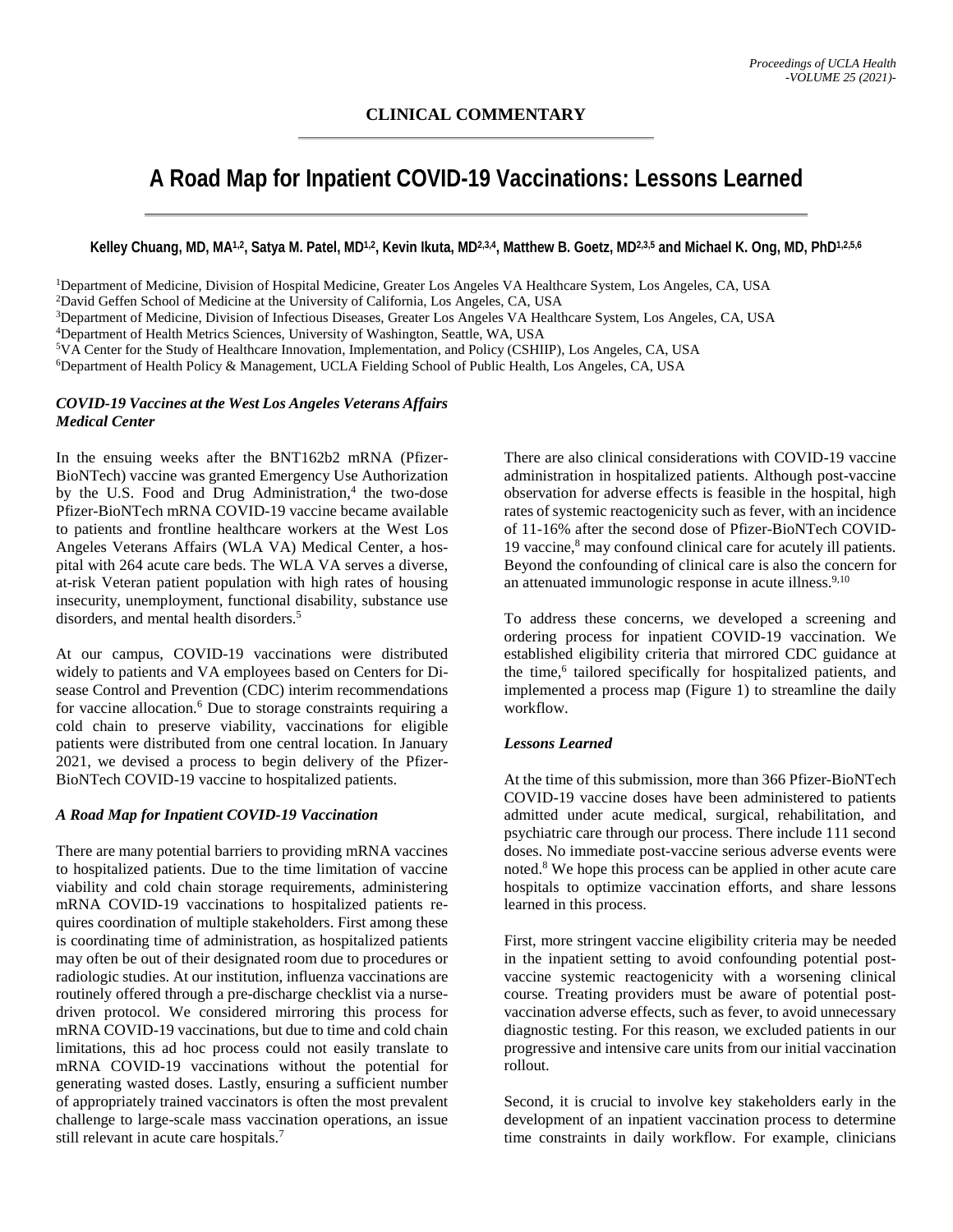must screen patients with enough advanced notice to those downstream in the process. Pharmacists require time to reconstitute vaccine vials and dispense doses while ensuring availability of epinephrine auto-injectors and other medications needed for anaphylaxis. Vaccinators must be trained and available to coordinate timing of vaccine administration with inpatient hospital flow. Nurse managers must be aware of postvaccine observation needs for patients receiving vaccination on their units. Bedside nurses must be aware of the limited timeframe for vaccine administration to ensure patients are physically in their hospital room to receive the vaccine. Finally, hospital administration services must be involved in coordinating follow-up doses after discharge, a large area of vulnerability, given the multiple potential discharge locations.

Lastly, this should be done without delaying hospital discharge, especially if the available vaccine administration window is later in the day. This highlights the importance of identifying potential candidates early in their hospitalization so patients are more likely to receive the vaccine.

For pragmatic reasons, an age cutoff of 65 years or older was initially set as an inclusion criterion in our process to mirror phase 1c CDC recommendations for COVID-19 vaccination allocation at the time.<sup>6</sup> On March 15, 2021, our institution expanded COVID-19 vaccinations for inpatients of all ages, provided that they do not fulfill any exclusion criteria (which remained unchanged). On August 12, 2021, we made third dose booster vaccinations (Pfizer-BioNTech only) available to inpatients who met eligibility criteria for moderate or severe immune compromise set forth by the CDC. On September 27, 2021, the criteria for third dose booster vaccinations were further widened to include patients over age 65 or those at increased risk due to occupational or institutional risk based on CDC recommendations. Thus far, at the time of submission, 6 inpatients have received third dose booster vaccinations through our process. We look forward to continue providing opportunities for COVID-19 vaccination to our inpatients through the coming year.



<sup>1</sup>Inclusion criteria (must satisfy both):

- $\bullet$  Age  $\geq$  65 years
- Patient or surrogate (if applicable) agrees to vaccination.
- Exclusion criteria (one or more present):
	- Patient opts out
	- Acute infection on intravenous antibiotics and worsening
	- Hemodynamic instability (defined by clinician judgment)
	- Temperature  $> 38^{\circ}$ C within prior 24 hours
	- Patients with laboratory-confirmed COVID-19 infection and date of first positive SARS-CoV-2 PCR test < 21 days prior
	- Receipt of COVID-19 directed monoclonal antibody treatment within past 90 days\*
	- Receipt of convalescent plasma within past 90 days
	- Receipt of at least one dose of the mRNA-1273 (Moderna) vaccination\*\*

\*Bamlanivimab or casirivimab/imdevimab available at our institution \*\* The mRNA-1273 (Moderna) vaccine is not available at our institution

#### *Conclusions*

The COVID-19 pandemic has driven rapid innovation in hospital systems to innovate how we deliver care. While early measures focused on the delivery of care to patients with COVID-19 disease, with the advent of multiple effective COVID-19 vaccines, a shift is needed to address preventive

measures for our most vulnerable patient populations. Hospitalized patients are a highly vulnerable population that should be offered COVID-19 vaccination to improve vaccination rates.